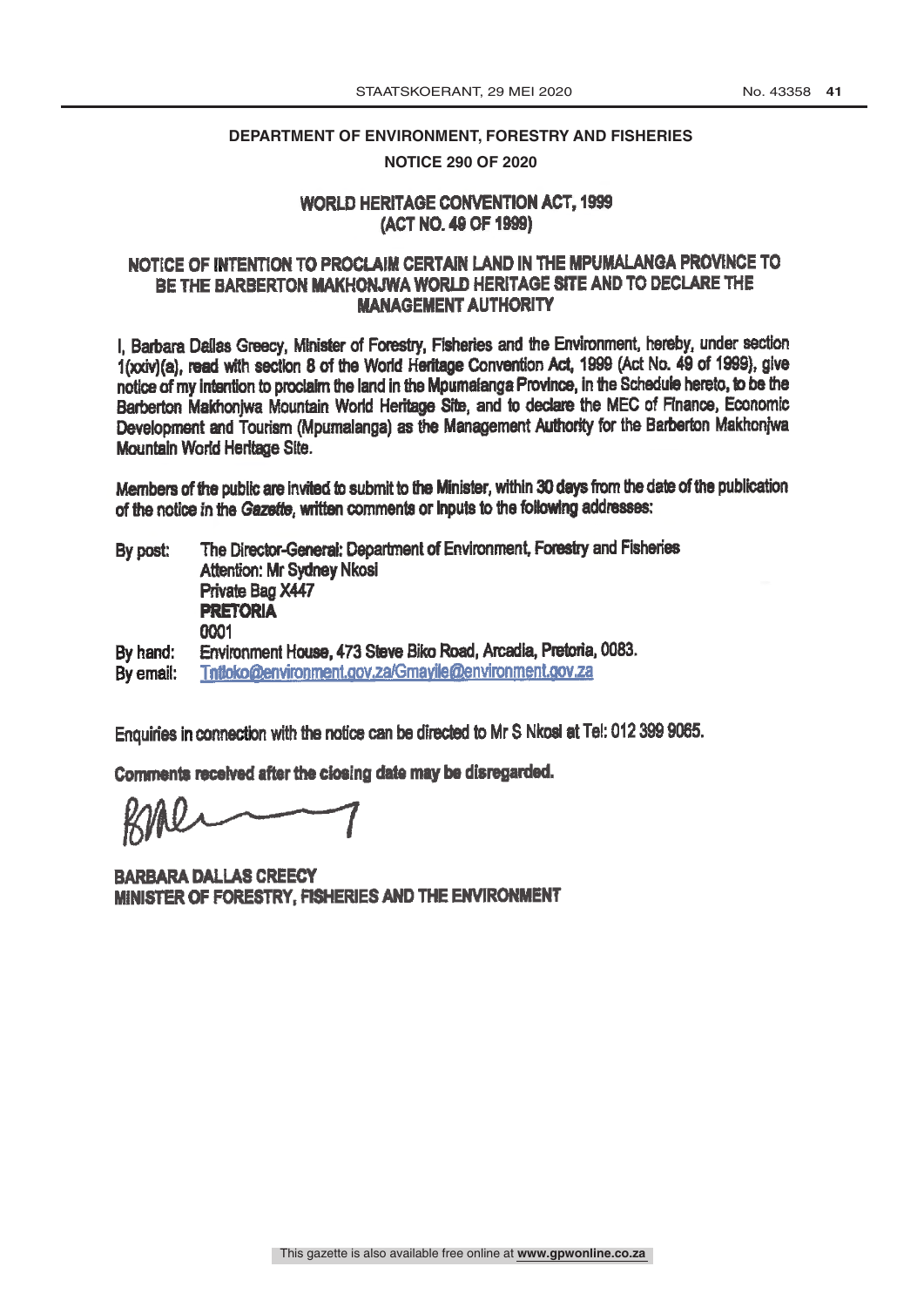## **SCHEDULE**

The below identified places are situated on the Barberton Greenstone Belt in the Mpumalanga Province of which includes the whole of Songimvelo and Nkomazi Nature Reserves, the Queens River Catchment Reserve and most of the southern portion of Barberton Nature Reserve. The Barberton Makhonjwa Mountains comprises 40% of the Barberton Greenstone Belt, one of the world's oldest geological structure.

- 1. Portion 2 of the Farm Dycedale No.368, Division JU, Mpumalanga Province, measuring 48.16 hectares;
- Portion 7 of the Farm Dycedale No.368, Division JU, Mpumalanga Province, measuring 1.05  $2<sub>1</sub>$ hectares;
- 3. Portion B of the Farm Dycedaie No.368, Division JU, Mpumalanga Province, measuring 1.06 hectares;
- 4. Portion 9 of the Farm Dycedale No.368, Division JU, Mpumalanga Province, measuring 1.08 hectares;
- $5.$ Portion 10 of the Farm Dycedale No.368, Division JU, Mpumalanga Province, measuring 1.05 hectares:
- $6.$ Portion 11 of the Farm Dycedale No.368, Division JU, Mpumalanga Province, measuring 1.08 hectares;
- 7. Portion 12 of the Farm Dycedale No.368, Division JU, Mpumalanga Province, measuring 1.06 hectares;
- 8. Portion 13 of the Farm Dycedale No.368, Division JU, Mpumalanga Province, measuring 1.08 hectares
- 9. Portion 14 of the Farm Dycedale No.368, Division JU, Mpumalanga Province, measuring 1.01 hectares;
- 10. Portion 15 of the Farm Dycedale No.368, Division JU, Mpumalanga Province, measuring 1.02 hectares;
- 11. Portion 16 of the Farm Dycedale No.368, Division JU, Mpumalanga Province, measuring 1.06 hectares;
- 12. Portion 17 of the Farm Dycedale No.368, Division JU, Mpumalanga Province, measuring 1.09 hectares;
- 13. Portion 18 of the Farm Dycedale No.368, Division JU, Mpumalanga Province, measuring 1.06 hectares;
- 14. Portion 19 of the Farm Dycedale No.368, Division JU, Mpumalanga Province, measuring 1.03 hectares;
- 15. Portion 20 of the Farm Dycedate No.368, Division JU, Mpumalanga Province, measuring 1.09 hectares;
- 16. Portion 21 of the Farm Dycedale No.368, Division JU, Mpumalanga Province, measuring 1.07 hectares;
- 17. Portion 22 of the Farm Dycedale No.368, Division JU, Mpumalanga Province, measuring 1.01 hectares;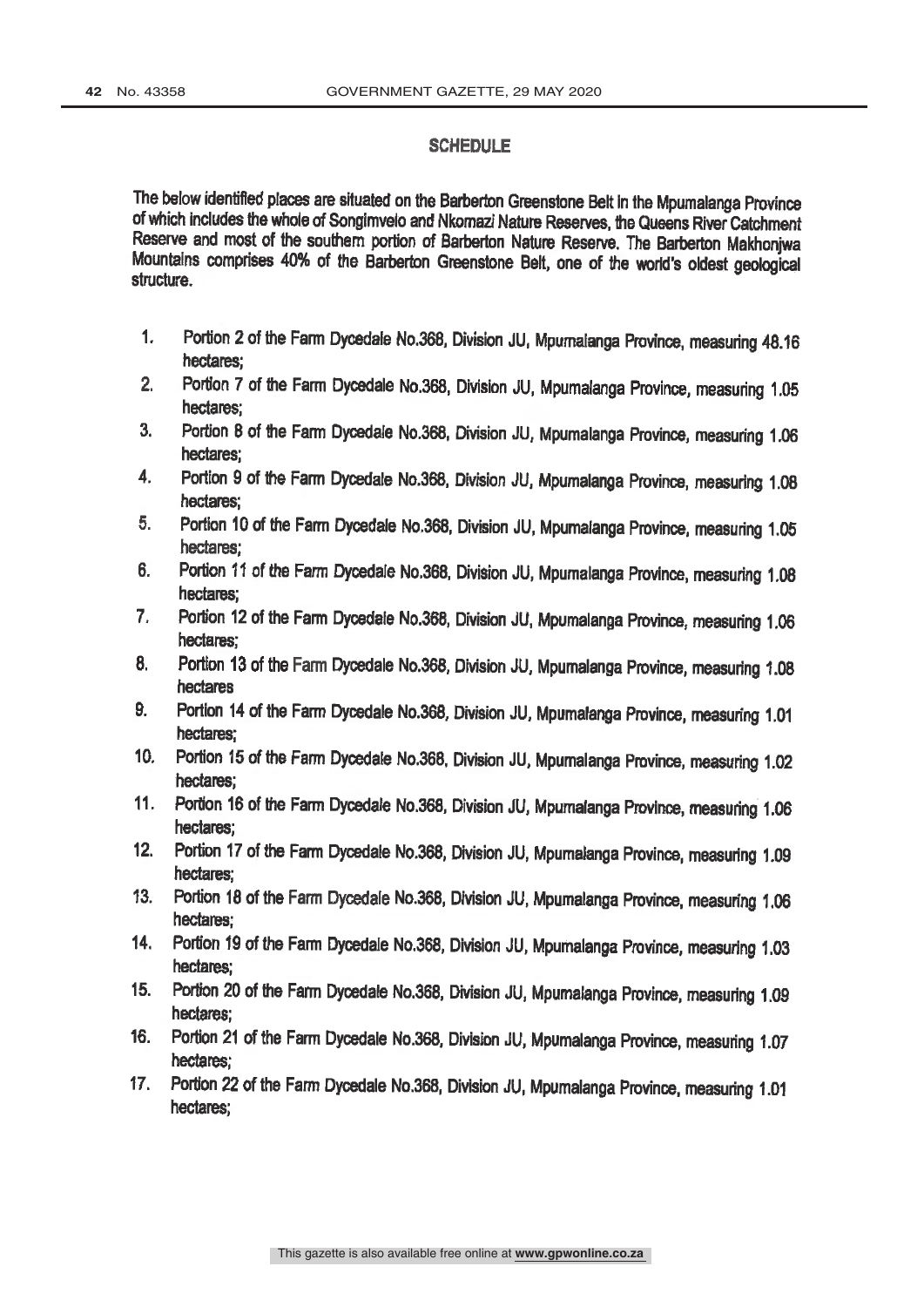- 18. Portion 23 of the Farm Dycedale No.368, Division JU, Mpumalanga Province, measuring 1.02 hectares;
- 19. Portion 24 of the Farm Dycedale No.368, Division JU, Mpumalanga Province, measuring 1.08 hectares;
- 20. Portion 25 of the Farm Dycedale No.368, Division JU, Mpumalanga Province, measuring 1380.0512 hectares;
- 21. Portion 26 of the Farm Dycedale No.368, Division JU, Mpumalanga Province, measuring 146.57 hectares;
- $22.$ Portion 1 of the Farm Duurstede No 361, Division JU, Mournalanga Province, measuring 1545.92 hectares, held by Deed of Transfer No. T25010/1955;
- 23. Portion 2 of the Farm Duurstede No 361, Division JU, Mpumalanga Province, measuring 84.37 hectares, held by Deed of Transfer No. 722943/1962;
- 24. Remainder of the Farm Duurstede No 361, Division JU, Mpumalanga Province, measuring 1524.53 hectares, held by Deed of Transfer No. T14573/2013;
- $25.$ Portion 1 of Farm Zeist No 363, Division JU, Mpumainga Province, measuring 1170.41 hectares, held by Deed of Transfer No. T11546/1931;
- 26. Remainder of the Farm Zeist No 363, Division JU, Mpumalanga Province, hectares
- 27. Remainder of the Farm Twello 373, Division JU, Mpumalanga Province, measuring 648.1849 hectares, held by Deed of Transfer No. TDB427/1933;
- 28. Remainder of portion 1 of the Farm Twello 373, Division JU, Mpumalanga Province, measuring 949.8725 hectares, held by Deed of Transfer No. 711545/1933;
- 29. Portion 2 of the Farra Twello No. 373, Division JU, Mpumalanga Province, measuring 117.1110 hectares, held by Deed of Transfer No. 725792/1950;
- 30. Portion 3 of the Farm Twello No.373, Division JU, Mpumalanga Province, measuring 346.3577 hectares, held by Deed of Transfer No. 725792/1950;
- $31<sub>1</sub>$ Remainder of the Farm De Bill No.372, Division JU, Mpumalanga Province, measuring 2175.5442 hectares, held by Deed of Transfer No. DB71/104;
- 32. Portion 1 of the Farm De Bilt No.372, Division JU, Mpumalanga Province, measuring 4.5339 hectares, held by Deed of Transfer No. T27211/1956;
- 33. Portion 2 of the Farm Schoonoord No.380, Division JU, Mpumalanga Province, measuring 31.9648 hectares;
- Remainder of Portion 1 of the Farm Schooncord No.380, Division JU, Mpumalanga Province, 34. measuring 2169.4134 hectares, held by Deed of Transfer No. T1553/1958;
- Remainder of Farm Schooncord No.380, Division JU, Mpumalanga Province, measuring  $35.$ 322.7099 hectares, held by Deed of Transfer No. DB71/1905;
- Portion 3 of the Farm Schoonoord No.380, Division JU, Mpumalanga Province, measuring  $36.$ 506.6069 hectares;
- 37. Portion 2 of the Farm Oosterbeek No.371, Division JU, Mpumalanga Province, measuring 0.2039 hectares, held by Deed of Transfer No. T9937/1967;
- Remainder of the Farm Oosterbeek No.371, Division JU, Mpumalanga Province, measuring 38. 2074.4965 hectares, held by Deed of Transfer No. DB71/1804;
- 39. Portion 1 of the Farm Oosterbeek No.371. Division JU, Mpumalanga Province, measuring 2.0243 hectares, held by Deed of Transfer No. T12521/1929;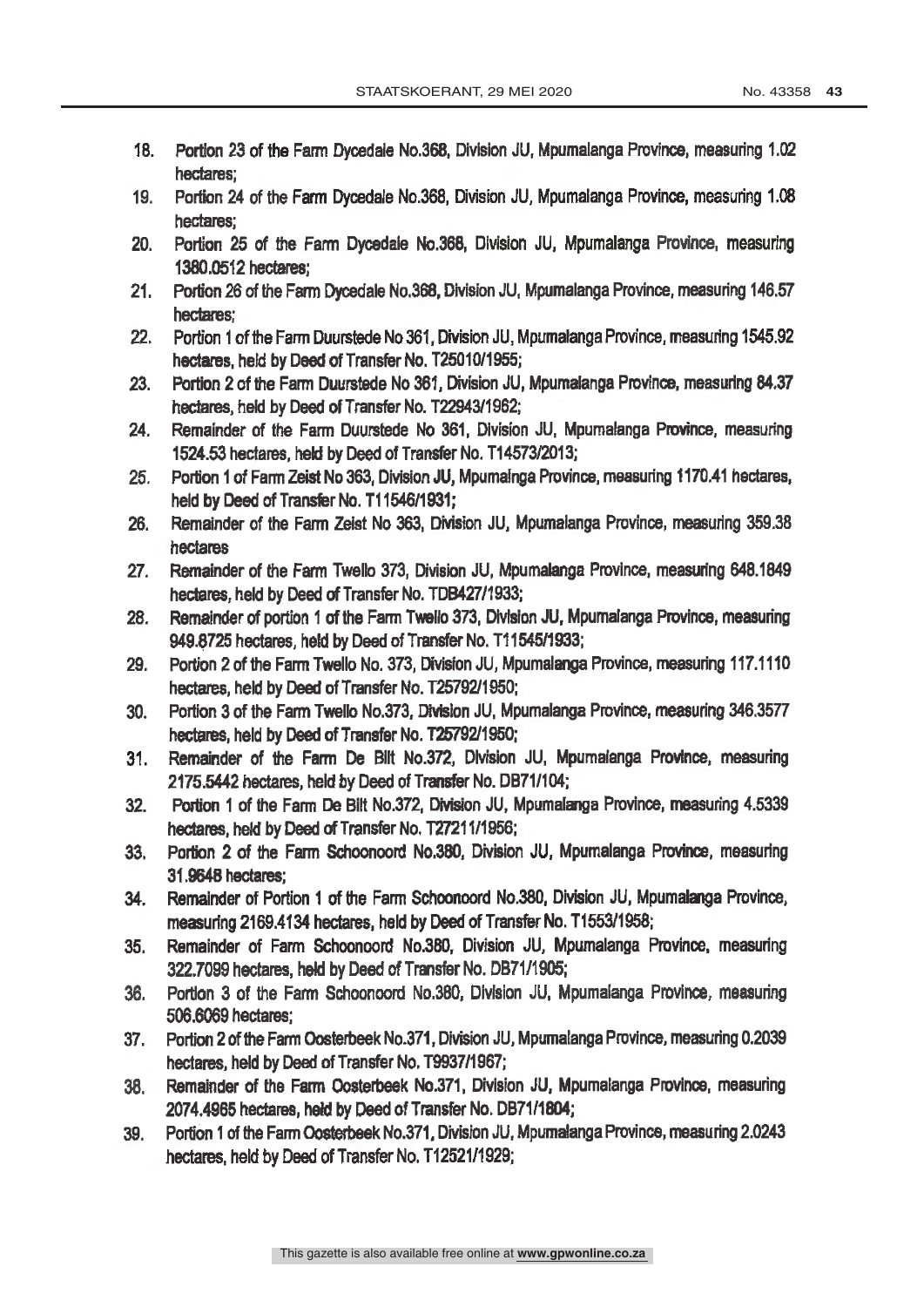- 40. Farm Welgelegen No.377, Division JU, Mpumalanga Province, measuring 1351.9587 hectares, held by Deed of Transfer No. DB71/1962;
- 41. Farm Dunbar No.383, Division JU, Mpumalanga Province, measuring 2965.8249, held by Deed of Transfer No. DB72/1999;
- 42. Farm Baviaan Kloof No.387, Division JU, Mpumalanga Province, measuring 648.7059 hectares, held by Deed of Transfer No. T14573/2013;
- 43. Remainder of the Farm Diepgezet No.388, Division JU, Mpumalanga Province, measuring 1955.9387 hectares, held by Deed of Transfer No. T9903/2010;
- 44. Portion 2 of the Farm Dlepgezet No.388, Division JU, Mpumalanga Province, measuring 365.8462 hectares;
- 45. Portion 1 of the Farm Diepgezet No.388, Division JU, Mpumalanga Province, measuring 201.8596 hectares, held by Deed of Transfer No. T9904/2010;
- 46. Farm Granville Grove No.720, Division JT, Mpumalanga Province, measuring 1500.6983 hectares;
- 47. Farm Schoongezicht No.713, Division .JT, Mpumalanga Province, measuring 2232.7134 hectares;
- 48. Portion 4 of the Farm Hooggenoeg No.731, Division JT, Mpumalanga Province, measuring 2.19893 hectares;
- 49. Portion 1 of the Farm Hooggenoeg No.731, Division JT, Mpumalanga Province, measuring 784.3921 hectares, held by Deed of Transfer No. T8392/2009;
- 50. Remainder of the Farm Hooggenoeg No.731, Division JT, Mpumalanga Province, measuring 513.9192 hectares, held by Deed of Transfer No. T8392/2009;
- 51. Remainder of Portion 2 of the Farm Hooggenoeg No.731, Division JT, Mpumalanga Province, measuring 939.9959 hectares, held by Deed of Transfer No. T8392/2009;
- Portion 3 of the Farm Hooggenoeg No.731, Division JT, Mpumalanga Province, measuring 428, 2660 hectares, held by Deed of Transfer No.18392/2009;
- 53. Part of the Farm Avontuur No.721, Division JT, Mpumalanga Province, measuring 1068.2222 hectares, held by Deed of Transfer No. DB272A/6;
- 54. Portion 1 of the Farm Betvue No.711, Division JT, Mpumalanga Province, measuring 303.02 hectares, held by Deed of Transfer No. T2848/1927;
- 55. Farm De Souza No.735, Division JT, Mpumalanga Province, measuring 1455.6957 hectares, held by Deed of Transfer No. T84915/1992;
- 56. Portion 5 of the Farm Sassen heim No.695, Division JT, Mpumalanga Province, measuring 7.4410 hectares, held by Deed of Transfer No. T258/1965;
- 57. Portion 20 of the Farm Brommers No.370, Division JU, Mpumalanga Province, measuring 10.0595 hectares, held by Deed of Transfer No. T258/1965;
- 58. Part of reminder of the Farm Brommers No.370, Division JU, Mpumalanga Province, measuring 243.6206 hectares, held by Deed of Transfer No. DB367/1915;
- 59. Portion 2 of the Farm Nederland No.152, Division IT, Mpumalanga Province, measuring 1418.4170 hectares, held by Deed of Transfer No. T25450/1947;
- 60. Remainder of the Farm Nederland No.152, Division IT, Mpumalanga Province, measuring 1602. 4654 hectares, held by Deed of Transfer No. DB109/947;
- 61. Portion 3 of the Farm Nederland No.152, Division IT, Mpumalanga Province, measuring 670.6049 hectares, held by Deed of Transfer No. T42991/1967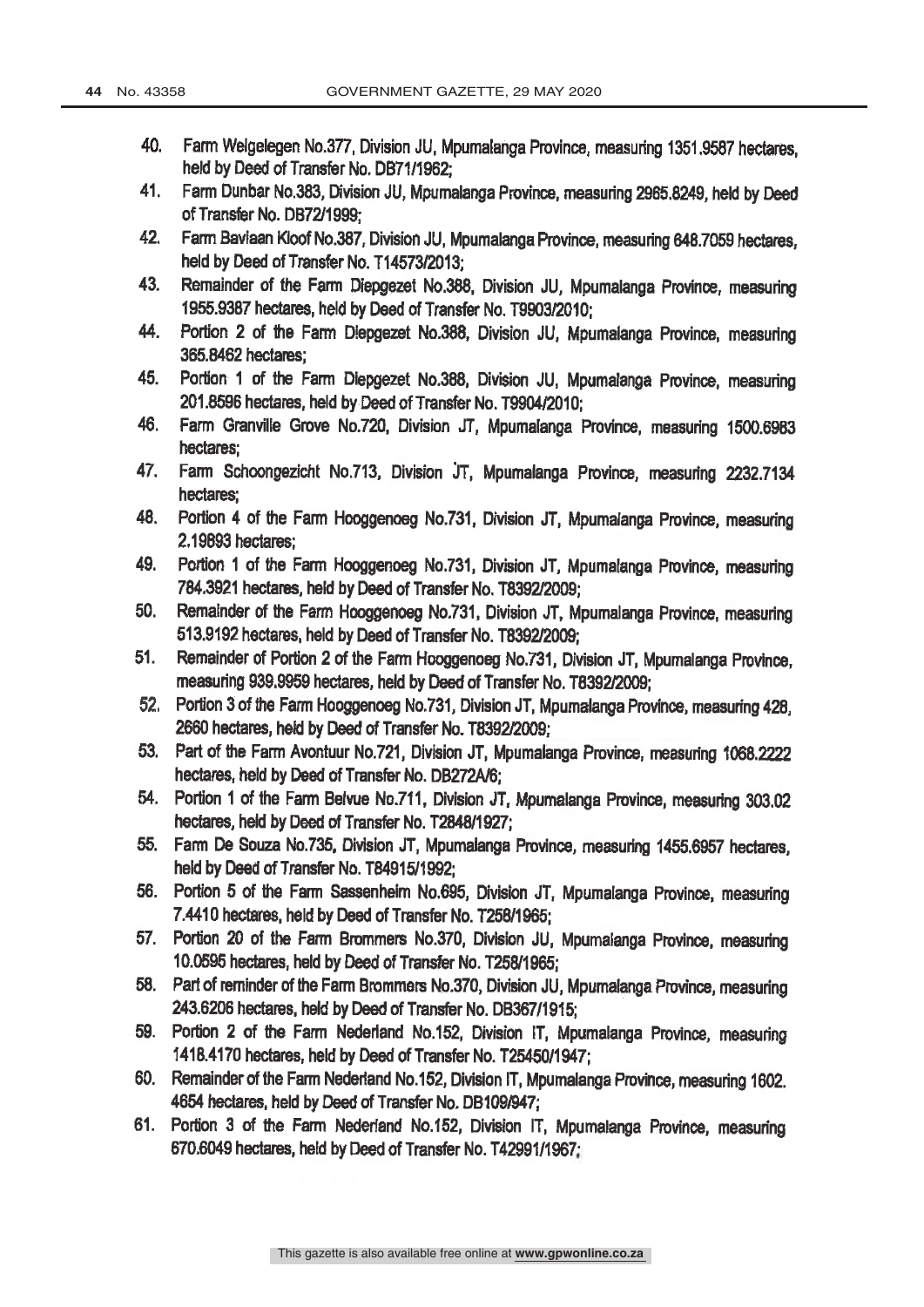- 62. The remainder of the Farm Batavia No.151. Division IT. Moumalanga Province, measuring 602.6902 hectares, held by Deed of Transfer No. DB145/947;
- 63. Remainder of Portion 1 of the Farm Batavia No.151, Division IT, Mpumalanga Province, measuring 592.0401 hectares, held by Deed of Transfer No. T523911905;
- 64. Remainder of Portion 5 of the Farm Batavia No.151, Division IT, Mpumalanga Province, measuring 500.3086 hectares, held by Deed of Transfer No. T35800/1981;
- 65. Portion 7 of the Fenn Batavia No 151, Division IT, Mpumalanga Province, measuring 91.7290 hectares, held by Deed of Transfer No. T44681/1982;
- 66. Remainder of the Farm Vergelegen No.728, Division JT, Mpumalanga Province, measuring 805.8962 hectares, held by Deed of Transfer No. T4212/2011;
- 67. Portion 5 of the Farm Vergelegen No.728, Division JT, Mpumalanga Province, measuring 0.5104 hectares.
- 68. Portion .4 of the Farm Vergelegen No.728, Division JT, Mpumalanga Province, measuring 471.0587 hectares, held by Deed of Transfer No. T38246/1972;
- 69. Remainder of Portion 2 of the Farm Vergelegen No.728, Division JT, Mpumalanga Province, measuring 342.6128 hectares, held by Deed of Transfer No. T11058/1950;
- 70. Portion 1 of the Farm Vergelegen No.728, Division JT, Mpumalanga Province, measuring 806.33976 hectares, held by Deed of Transfer No. T11057/1950;
- 71. Remainder of Portion 8 of the Farm Sterkspruit No.709, Division JT, Mpumalanga Province, measuring 349.3144 hectares, held by Deed of Transfer No. T94474/1994;
- 72. Remainder of Portion 1 of the Farm Sterkspruit No.709, Division JT, Mpumalanga Province, measuring 474.8980 hectares, held by Deed of Transfer No. T12704/1984;
- 73. Portion 4 of the Farm Sterkspruit No.709, Division JT, Mpumalanga Province, measuring 288.9270 hectares, held by Deed of Transfer No. T53/1987;
- Remainder of the Farm Winkelhaak No.723, Division JT, Mpumalanga Province, measuring 1030.4626 hectares, held by Deed of Transfer No. DB157/1927;
- 75. Remainder of the Farm Languedoc No.734, Division JT, Mpumalanga Province, measuring 567. 9830 hectares, held by Deed of Transfer No. T15218/1985;
- 76. Remainder of Portion 33 of the Farm Kees Zyn Doorns No.708, Division JT, Mpumalanga Province, measuring 40.4066 hectares, held by Deed of Transfer No. 144787/1969;
- 77. Portion 12 of the Farm Kees Zyn Dooms No.708, Division JT, Mpumalanga Province, measuring 71.2685 hectares, held by Deed of Transfer No. T10726/1951;
- 78. Remainder of Portion 3 of the Farm Kees Zyn Dooms No.708, Division JT, Mpumalanga Province, measuring 225.5008 hectares, held by Deed of Transfer No. T10444/1943;
- 79. Remainder of Portion 4 of the Farm Kees Zyn Dooms No.708, Division JT, Mpumalanga Province, measuring 76,3214 hectares; held by Deed of Transfer No. T10444/1943;
- 80. Portion 28 of the Farm Kees Zyn Dooms No.708, Division JT, Mpumalanga Province, measuring 76.3214 hectares, held by Deed of Transfer No. T20432/1968;
- 81. Portion 26 of the Farm Kees Zyn Dooms No.708, Division JT, Mpumalanga Province, measuring 12.848037 hectares, held by Deed of Transfer No. T1063311957;
- 82. Portion 25 of the Farm Kees Zyn Dooms No.708, Division JT, Mpumalanga Province, measuring 62.5268 hectares, held by Deed of Transfer No. T10632/1957;
- 83. Remainder of Portion 40 of the Farm Kees Zyn Doorns No.708, Division JT, Mpumalanga Province, measuring 57.3969 hectares, held by Deed of Transfer No. T6411/1971;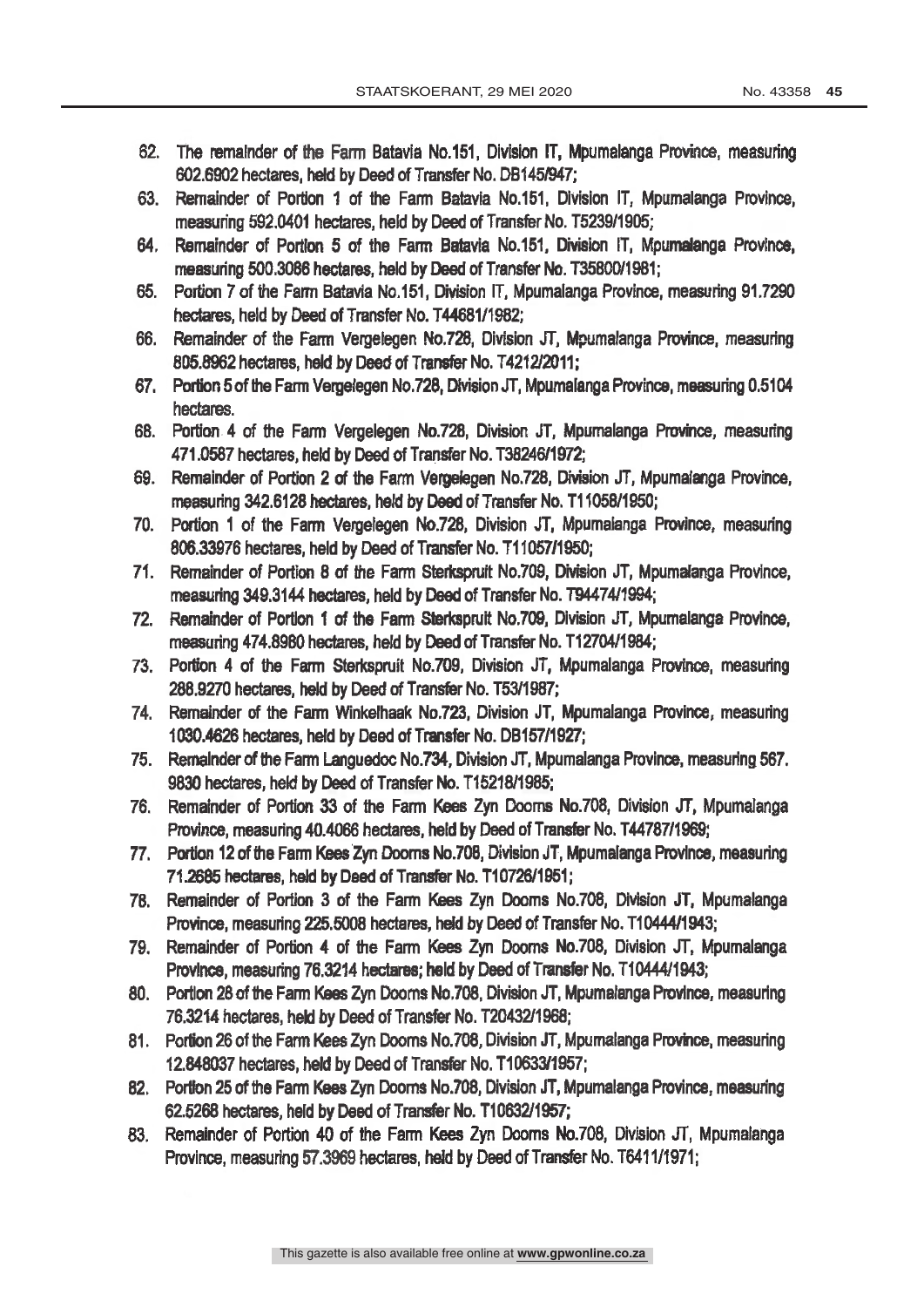- 84. Portion 41 of the Farm Kees Zyn Dooms No.708, Division JT, Mpumalanga Province, measuring 37.3207 hectares, held by Deed of Transfer No. T6412/1971;
- 85. Remainder of Portion 29 of the Farm Kees Zyn Dooms No.708, Division JT, Mpumalanga Province, measuring 71.3134 hectares, held by Deed of Transfer No. T44462/1965;
- 86. Portion 38 of the Farm Kees Zyn Dooms No.708, Division JT, Mpumalanga Province, measuring 21.4133 hectares, held by Deed of Transfer No. T38940/1974;
- 87. Remainder of Portion 44 of the Farm Kees Zyn Dooms No.708, Division JT, Mpumalanga Province, measuring 41.6020 hectares, held by Deed of Transfer No. T20193/1982;
- 88. Remainder of Portion 43 of the Farm Kees Zyn Dooms No.708, Division JT, Mpumalanga Province, measuring 1.7104 hectares, held by Deed of Transfer No. T20192/1982;
- 89. Remainder of Portion 36 of the Farm Kees Zyn Dooms No.708, Division JT, Mpumalanga Province, measuring 21.8400 hectares, held by Deed of Transfer No. T24611/1971;
- Part of the Remainder of Portion 30 of the Farm Kees Zyn Dooms No.708, Division JT, Mpumalanga Province, measuring 136.5275 hectares, held by Deed of Transfer No. T10444/1943;
- 91. Part of the Remainder of Portion 8 of the Farm Kees Zyn Dooms No.708, Division JT, Mpumalanga Province, measuring 4.3211 hectares, held by Deed of Transfer No. T10448/1943;
- 92. Farm Goudgenoeg No. 738, Division JT, Mpumalanga Province, measuring 1183.7586 hectares, held by Deed of Transfer No. T14573/2013;
- 93. Portion 2 of the Farm Queensrivíer No. 755, Division JT, Mpumalanga Province, measuring 714.4546 hectares;
- 94. Portion 1 of the Farm Weltevreden No.697, Division JT, Mpumalanga Province, measuring 72.7910 hectares, held by Deed of Transfer No. T2120/1888;
- $95.$ Portion 3 of the farm Weltevreden No,697, Division JT, Mpumalanga Province, measuring 33.1211 hectares, held by Deed of Transfer No. T11441/1982;
- 96. Remainder of the farm Weltevreden No.697, Division JT, Mpumalanga Province, measuring 477.7173 hectares;
- 97. Portion 3 of the farm Weltevreden No.712, Division JT, Mpumalanga Province, measuring 255.8749 hectares, held by Deed of Transfer No. TDB427122;
- 98. Part of the Remainder of the Bickenhall No. 346, Division JU, Mpumalanga Province, measuring 355.8035 hectares, held by Deed of Transfer No. 74950/2019;
- 99. Farm Cambalala No. 765, Division JT, Mpumalanga Province, measuring 989.4899 hectares, held by Deed of Transfer No. T6249/2004;
- 100. Farm Fellside No.705, Division JT, Mpumalanga Province, measuring 67.1250 hectares, held by Deed of Transfer No. T58017/2005;
- 101. Farm Nkomazi No. 772, Division JT, Mpumalanga Province, measuring 12155.9544 hectares, held by Deed of Transfer No. T148828/2006;
- 102. Portion 1 of the Farm Nkomazi No. 772, Division JT, Mpumalanga Province, measuring 2.5000 hectares, held by Deed of Transfer No. T88021/2003;
- 103. Portion 2 of the Farm Nkomazi No. 757, Division Jr, Mpumalanga Province, measuring 2.5000 hectares, held by Deed of Transfer No. 788022/2003;
- 104. Portion 3 of the Farm Nkomazi No. 772, Division JT, Mpumalanga Province, measuring 2.5000 hectares, held by Deed of Transfer No. T88023/2003;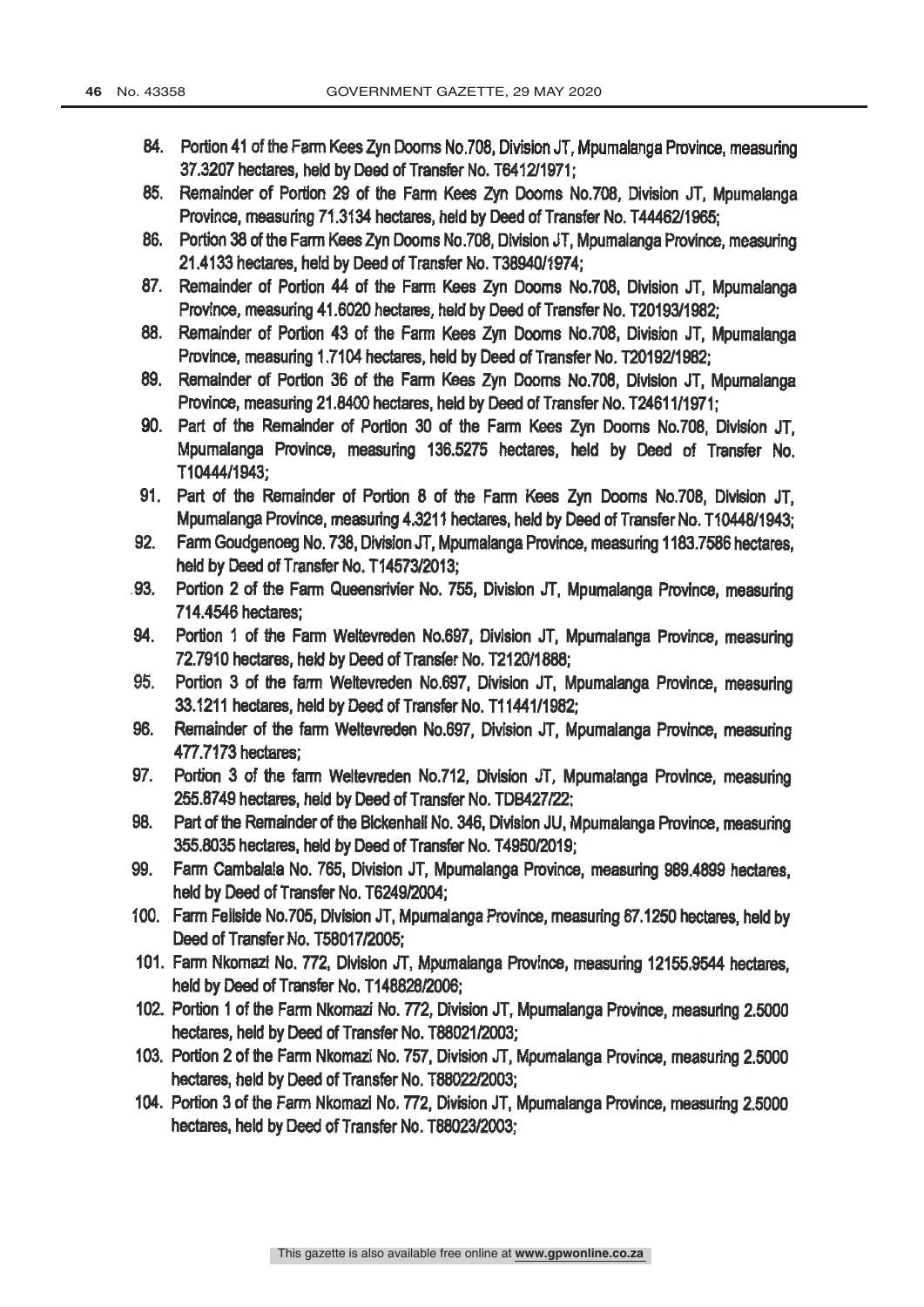- 105. Portion 4 of the Farm Nkomazi No. 772, Division JT, Mpumalanga Province, measuring 2.5000 hectares, held by Deed of Transfer No. T88024/2003;
- 106. Portion 5 of the Farm Nkomazi No. 772, Division JT, Mpumalanga Province, measuring 2.5000 hectares, held by Deed of Transfer No. T8802512003;
- 107. Portion 6 of the Farm Nkomazi No. 772, Division JT, Mpumalanga Province, measuring 2.5000 hectares, held by Deed of Transfer No. T88026/2003;
- 108. Remainder of portion 4 of the Farm Theeboom No.729, Division JT, Mpumalanga Province, measuring 263.7 hectares, held by Deed of Transfer No. T698/1929;
- 109. Remainder of the Farm Theeboom No.729, Division JT, Mpumalanga Province, measuring 948.0839 hectares, held by Deed of Transfer No. DB 157!24;
- Portion 6 of the Farm Theeboom No.729, Division JT, Mpumalanga Province, measuring 60.7799 hectares, held by Deed of Transfer No. T88020í2003;
- 111. Portion 7 of the Farm Theeboom No.729, Division JT, Mpumalanga Province, measuring 45.8454 hectares, held by Deed of Transfer No. T25405/2002:
- 112. Portion 8 of the Farm Theeboom No.729, Division JT, Mpumalanga Province, measuring 281.3169 hectares, held by Dead of Transfer No. T15174612000;
- 113. Part of Portion 14 of the Farm Barberton Town Lands No. 369, Division JU, Mpumalanga Province, measuring 174.3856 hectares, held by Deed of Transfer No. G69/1914;
- 114. The remainder of the Farm Lancaster No.359, Division JU, Mpumalanga Province, measuring 42.7198 hectares:
- 115. Portion 2 of the farm Lancaster No.359, Division JU, Mpumalanga Province, measuring 444,7502 hectares:
- 116. Portion 3 of the Farm Lancaster No.359, Division JU, Mpumalanga Province, measuring 1397.5415 hectares;
- 117. Portion 1 of Farm Lancaster No. 359, Division JU, Mpumalanga Province, measuring 267.7701
- ncollace;<br>3. Farm Colombo No. 365, Division JU, Mpumalanga<br>3. Farm Mhiable No 948, Dhésion JU, Mpumalanga I
- 948, Division JU, Mpumalanga Province, measuring 4043.1406 hectar
- o. Farm Colombo No. 365, Division JU, Mpumalanga Province, measuring 334.6476 nectares;<br>9. Farm Mhlahle No.948, Division JU, Mpumalanga Province, measuring 4043.1406 hectares;<br>0. Farm Wonder Scheur No.362, Division JU, Mpu hectares
- 121. Part of the Farm Sheba No. 949, Division JU, Mpumalanga Province, measuring 2466.9543 hectares;
- 122. Farm Geluk No.732, Division JT, Mpumalanga Province, measuring 2605.8873 hectares;
- 123. Part of Portion 1 of the Farm Korbegrip No.168, Division IT, Mpumalanga Province, measuring 666,8772 hectares:
- 124. Part of the Farm Grootboom No.167, Division IT, Mpurnalanga Province, measuring 1354,3537 hectares:
- 125. Farm Vooruitaichf No.374, Division JU, Mpumalanga Province, measuring 2536.1249 hectares;
- 126. Fenn Sedan No 375, Division JU, Mpumalanga Province, measuring 2299.5414 hectares;
- 127. Farm Goedehoop No.376, Division JU, Mpumalanga Province, measuring 2430.5680 hectares;
- 128. Remainder of the Farm Noisy No. 737, Division JT, Mpumalanga Province, measuring 1248.0413 hectares, held by Deed of Transfer No. T1457312013;
- 129. Portion 1 of the Farm Noisy No.737, Division JT, Moumalanga Province, measuring 1248.0413 hectares, held by Deed of Transfer No. T4410/1914;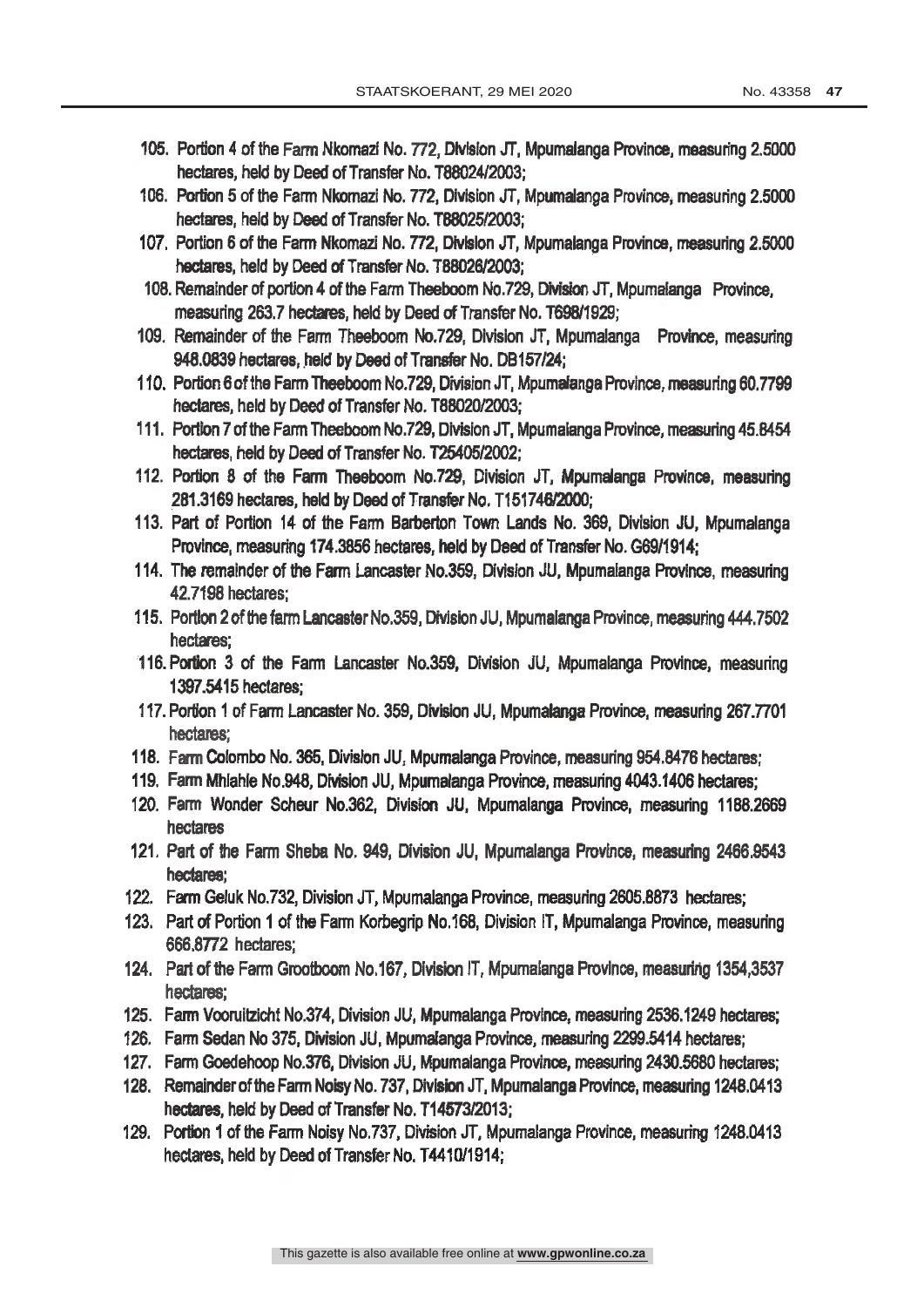- 130. Farm Heemstede No.738, Division JU, Mpumalanga Province, measuring 1873.1398 hectares, held by Deed of Transfer No, DB71/1962;
- 131. Remainder of the Farm Nooitgezien No.3, Division IU, Mpumalanga Province, measuring 452.3477 hectares, held by Deed of Transfer No. T8864/1975;
- 132. Portion 1 of the Farm Nooitgezien No.3, Division IU, Mpumalanga Province, measuring 243.6859 hectares;
- 133. Farm Songimvelo No. 9, Division lU, Mpumalanga Province, measuring 1357.1821 hectares;
- 134. Farm Songimvelo No. 305, Division IT, Mpumalanga Province, measuring 9195.7673 hectares;
- 135. Part of the remainder of the Farm Kromkop No. 10, Division IU, Mpumalanga Province, measuring 800.3916 hectares, held by Deed of Transfer No. T1828/2001;
- 136. Part of the remainder of the Farm Maanhaar No.6, Division IU, Mpumalanga Province, measuring 4.3074 hectares;
- 137. Part of the remainder of the Farm Steynsburg No.166, Division IT, Mpumalanga Province, measuring 40.8369 hectares;
- 138. Remainder Farm Josefsdal No.382, Division JU, Mpumalanga Province, measuring 3081.6554 hectares, held by Deed of Transfer No. DB72/1934;
- 139. Remainder of Portion 1 of the Farm Josefsdal No.382, Division JU, Mpumalanga Province, measuring 37.8529 hectares, held by Deed of Transfer No. T9145/1963;
- 140. Portion 2 of the Farm Josefsdal No.382, Division JU, Mpumalanga Province, measuring 1.8351 hectares, held by Deed of Transfer No. T33669/1963;
- 141. Portion 3 of the Farm Josefsdal No.382, Division JU, Mpumalanga Province, measuring 1.9573 hectares, held by Deed of Transfer No. T19435/1963;
- 142. Portion 4 of the Farm Josefsdal No.382, Division JU, Mpumalanga Province, measuring 0.0248 hectares, held by Deed of Transfer No. T46960/1960;
- 143. Part of the remainder of the Farm Moddergat No.186, Division IT, Mpumalanga Province, measuring 138.3439 hectares;
- 144. Farm Mendon No,379, Division JU, Mpumalanga Province, measuring 2615.0350 hectares, held by Deed of Transfer No. T14573/2013;
- 145. Farm Uitval No.736, Division JT, Mpumalanga Province, measuring 202.9439 hectares, Deed of Transfer No. T14573/2013;
- 146. Portion 1 of the Farm Onverwarcht No.733, Division JT, Mpumalanga Province, measuring 165.6489 hectares, held by Deed of Transfer No, T5175/1953;
- 147. Remainder of the Farm Onverwarcht No.733, Division JT, Mpumalanga Province, measuring 2816.0317 hectares, held by Deed of Transfer No. 714573/2013;
- 148. Part of Portion 1 of the Farm Theespruit No,156, Division IT, Mpumalanga Province, measuring 511.4584 hectares, held by Deed of Transfer No. T2431/1943;
- 149. Part of Remainder of the Farm Theespruit No.156, Division IT, Mpumalanga Province, measuring 125.7311 hectares, held by Deed of Transfer No. DB157/18;
- 150. Part of Portion 2 of the Farm Theespruit No.156, Division IT, Mpumalanga Province, measuring 59.4205 hectares, held by Deed of Transfer No. T2433/1943;
- 151. Portion 4 of the Farm Theespruit No.156, Division IT, Mpumalanga Province, measuring 135.2263 hectares, held by Deed of Transfer No. T11677/1959; and
- 152. Farm Leonen No.381, Division JU, Mpumalanga Province, measuring 1745.7964 hectares, held by Deed of Transfer No. DB71/100: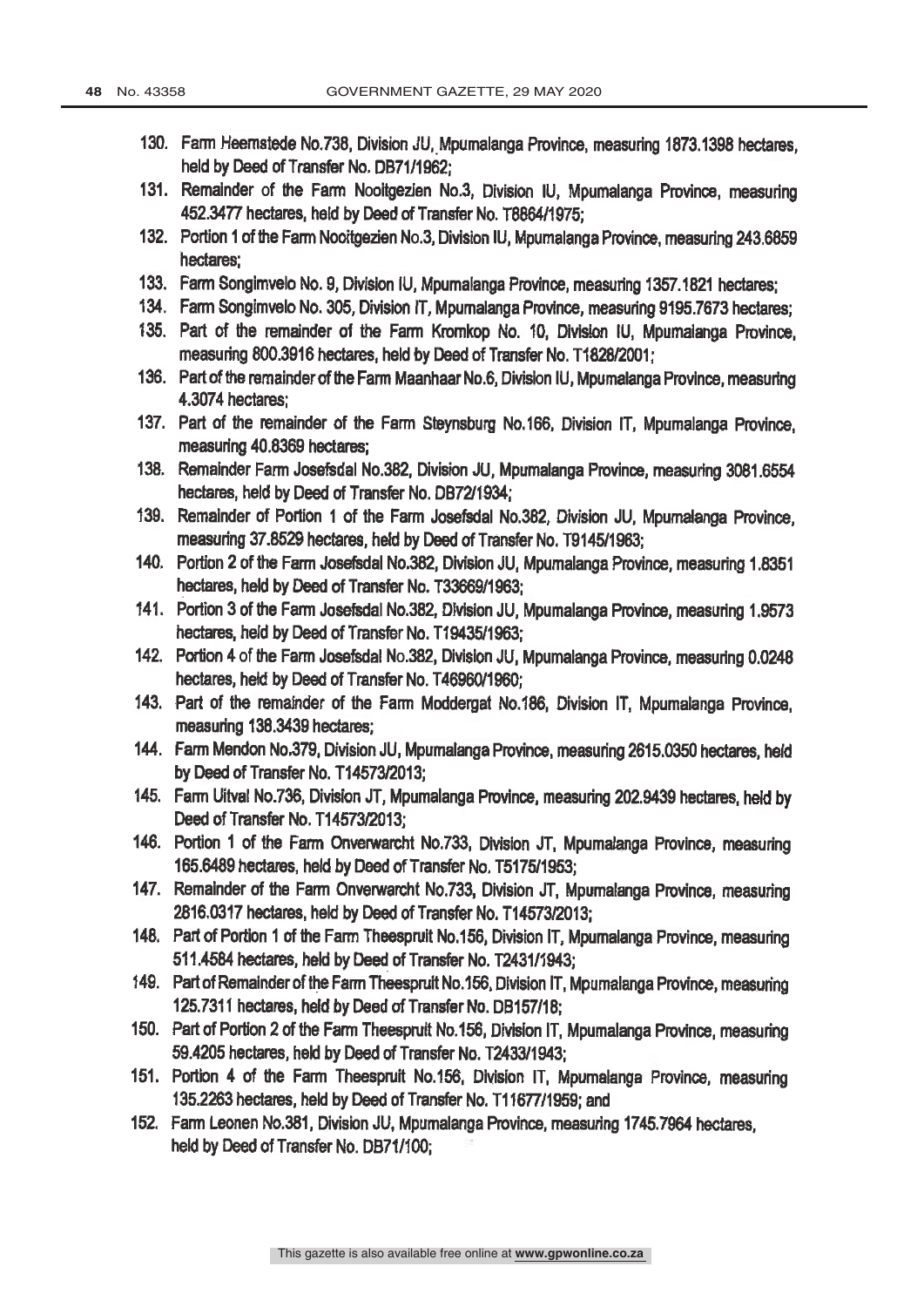153. A part of the farm Welgelegen 377 JU; the farm de Blit 372; a part of Portion 1 of the farm Twello 373 JU; a part of the Remainder of the farm Twello 373 JU; a part of the Remainder of the farm Zeist 363 JU and a part of Portion 1 of the farm Zeist 363 JU, measuring 1095.54 hectares;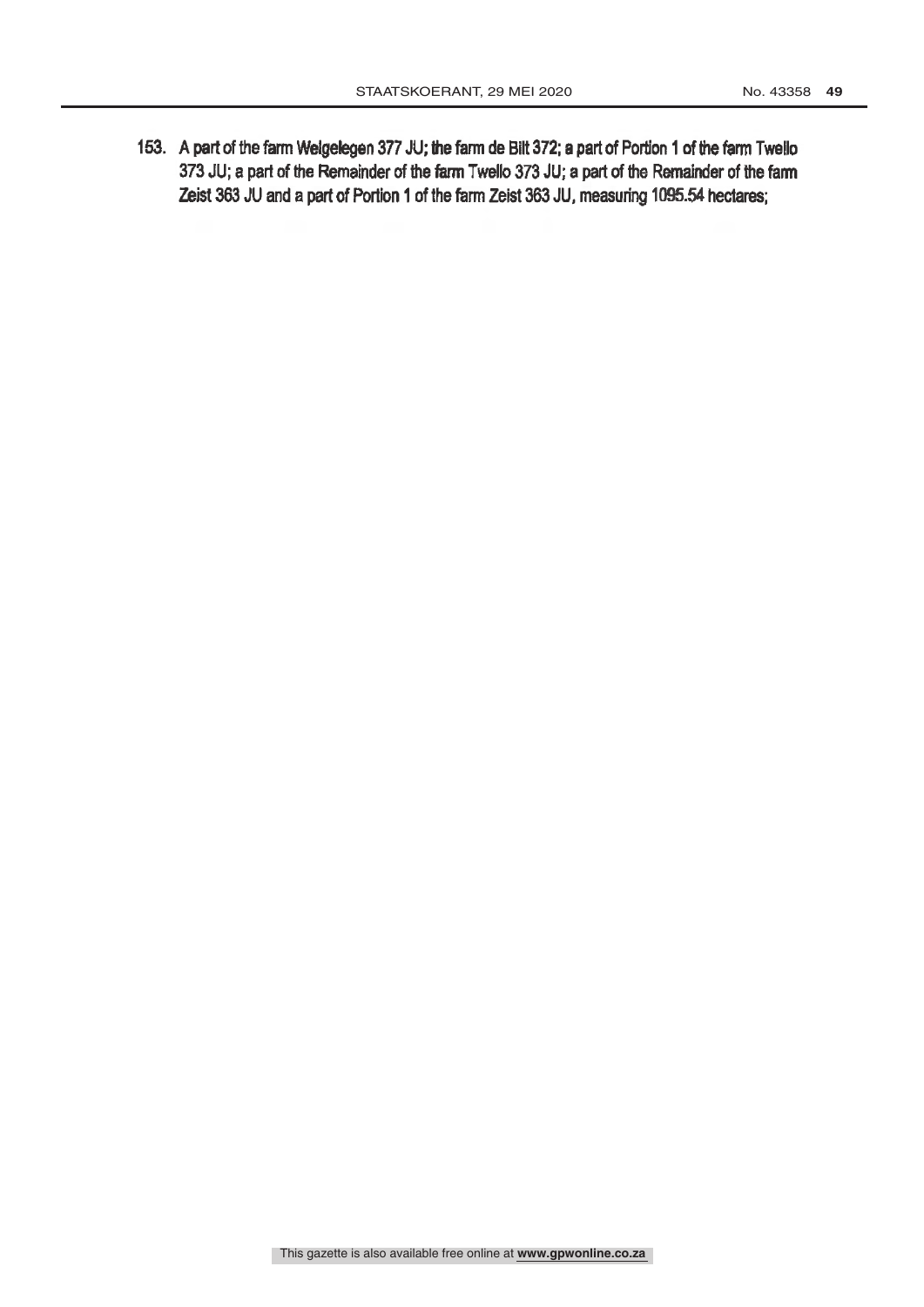